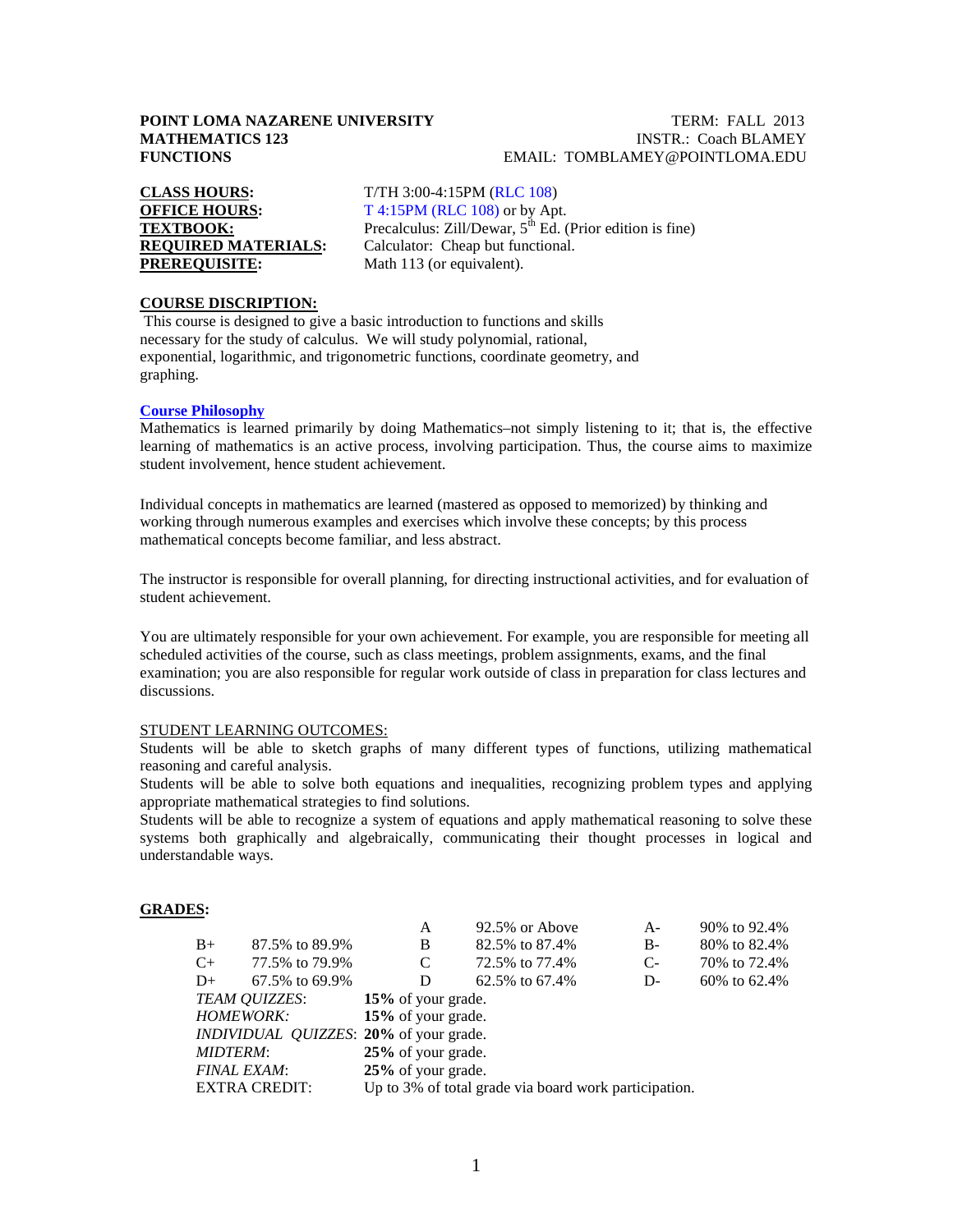**ATTENDANCE:** After you miss the equivalent of 4 class periods, you will be warned of impending deenrollment. If you miss the equivalent of 7 class periods, you will be de-enrolled. It is the student's responsibility to maintain his/her class schedule. Should the need arise to drop this course (personal emergencies, poor performance, etc.), the student has the responsibility to follow through (provide the drop date meets the stated calendar deadline established by the university), not the instructor. Simply ceasing to attend this course or failing to follow through to arrange for a change of registration (drop) may easily result in a grade of F on the official transcript.

**INSTRUCTOR ABSENCES:** If no substitute appears within 20 minutes of starting time, students may sign an attendance sheet and leave (the last student to sign the attendance sheet will bring it to the next class).

#### **Academic Accommodations**:

While all students are expected to meet the minimum academic standards for completion of this course as established by the instructor, students with disabilities may require academic accommodations. At Point Loma Nazarene University, students requesting academic accommodations must file documentation with the Disability Resource Center (DRC), located in the Bond Academic Center. Once the student files documentation, the Disability Resource Center will contact the student's instructors and provide written recommendations for reasonable and appropriate accommodations to meet the individual needs of the student. This policy assists the University in its commitment to full compliance with Section 504 of the Rehabilitation Act of 1973, the Americans with Disabilities (ADA) Act of 1990, and ADA Amendments Act of 2008, all of which prohibit discrimination against students with disabilities and guarantees all qualified students equal access to and benefits of PLNU programs and activities.

Students with learning disabilities who may need accommodations should discuss options with the instructor during the first two weeks of class.

General Advice: The key to success in this class is to attend lectures regularly and do your homework. You learn mathematics by doing it yourself. You should expect to spend approximately two hours outside of class for every one hour in class working on homework and going over concepts. When doing homework, please note it is normal to not be able to do every problem correct on the first attempt. Do not be discouraged, instead seek help.

Sources of Help:

1. Me. If you have questions, ask me.

2. FREE TUTORING- Math Learning Center, RS-230 and Bond Academic Center.

3. Other classmates. Form study groups! Work together!